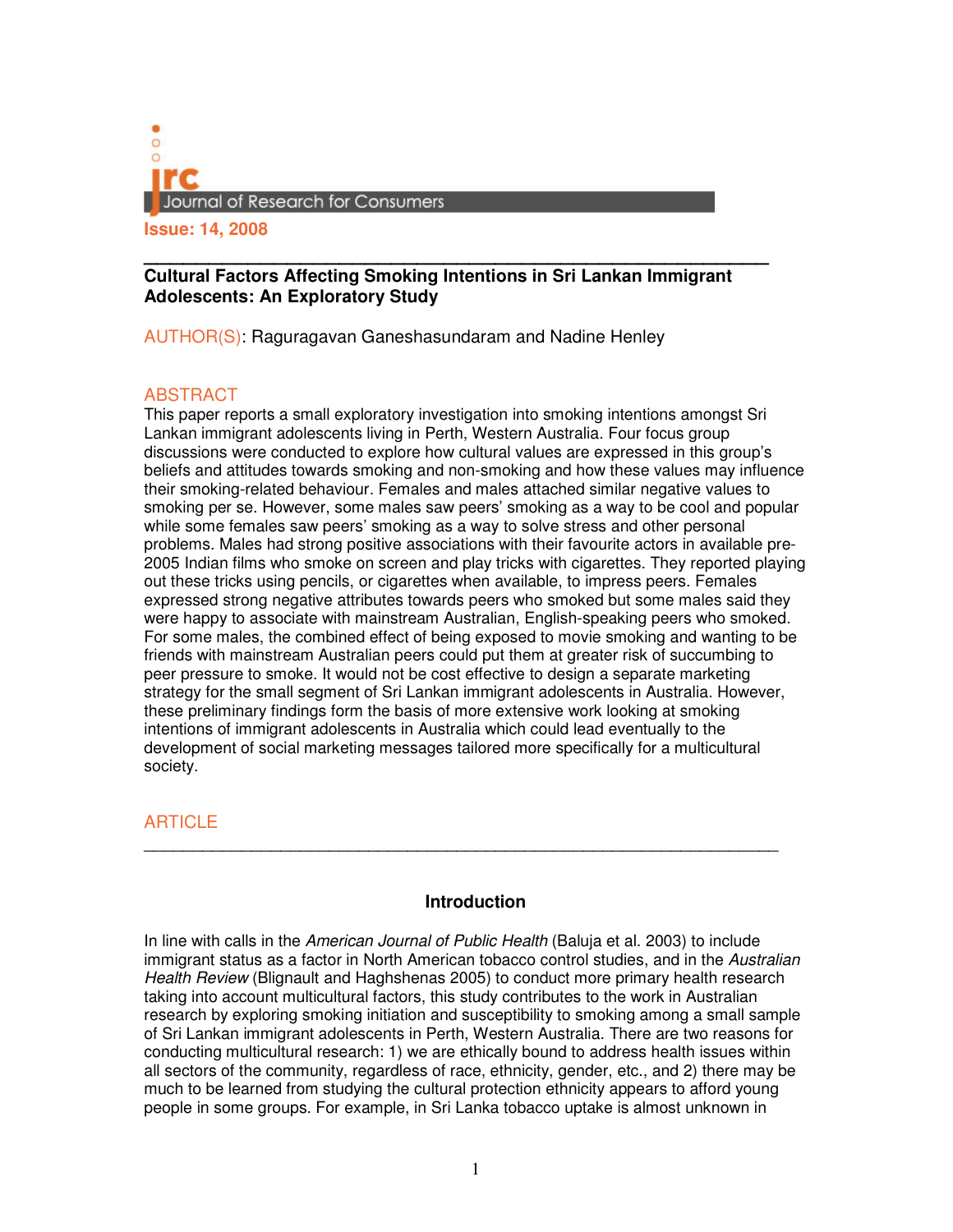women and young people. Only older men (30 years +) are at risk of becoming smokers (and then, they would only smoke out of sight of elders); this is despite there being virtually no legal restrictions on advertising, selling or smoking in public places, as well as no public money spent on tobacco control education programs (personal observation; Global Youth Tobacco Survey 2002). A greater understanding of the dynamic transmission of cultural factors through qualitative research with Sri Lankan immigrants in WA could reveal how cultural values protect immigrant adolescents against smoking uptake.

Within every society, ideology and roles are deeply rooted in culture (Unger et al. 2003) and have an important influence on adolescents' beliefs, values, and smoking prevalence patterns (McGraw et al. 1991). The initiation of smoking in western societies usually occurs during adolescence, and the patterns of adolescent smoking are strongly associated with cultural dimensions (Landrine et al. 1994; Griesler et al. 2002; Wallace et al. 2002; McGrady and Pederson 2002; White and Scollo 2003; Shakib et al. 2003). These cultural values shape how adolescents think and feel, their conceptualisations relating to smoking, their decisions to experiment with tobacco, and their attitudes towards tobacco (Nichter 2003). A comparison of smoking prevalence rates across national populations and across ethnic groups reveals the extent of this variation (Harrell et al. 1998; Anderson and Burns 2000; Corrao et al. 2000; Ellickson et al. 2004).

Studies of adolescent smoking have identified ethnic differences in meanings and beliefs concerning smoking (Spruijt-Metz et al. 2004) and tobacco-related cultural norms and behaviours (Unger et al. 2003). Specifically, demographics are related to adolescent tobacco uptake across ethnic groups. Foreign-born respondents were less likely to be smokers than US-born respondents of the same ethnic group (Unger et al. 2000). North American Whites and Hispanics have a higher smoking prevalence than do African Americans and Asian Americans (Wallace et al. 2002). African-American teens reported later onset of daily smoking compared with non-African-American youth (Robinson et al. 2004), but higher rates by late adolescence (Kandel et al. 2004). Beliefs concerning smoking among adolescents (Hanson 1999) and the proportion of female and male adolescents who smoked varied amongst different ethnic groups (McGrady and Pederson 2002). Asian-Americans were less likely to seek help to quit smoking than white smokers (Zhu 1998; Grace et al. 2004). Indian boys and girls and Pakistani girls were relatively more anti-smoking than white girls (Markham et al. 2004).

Studies on tobacco use in Australia reveal that smoking rates and smoking cultural norms of ethnic communities vary considerably from those found generally in the Australian community (Tang et al. 1998; Carter 2003). Smoking prevalence among ethnic communities was higher among men than women compared to the Australian community in general (Trotter 1997). Prevalence of smoking was consistently lower among adolescents speaking a language other than English at home, compared with those speaking English at home (Tang et al. 1998; Chen et al. 2000); smoking onset was delayed for students who spoke a language other than English at home, possibly owing to stricter family rules about smoking (Tang et al. 1998). Higher prevalence rates have been reported among Aboriginal children compared with non-Aboriginal children (Forero et al. 1998).

These studies indicate that smoking plays different roles and has different meanings for young people from different ethnic communities, providing risk or protective factors for smoking-related behaviours. The key to successful social marketing is segmentation, which allows for the identification of subgroups that can be reached cost effectively (Forthofer and Bryant 2000). Social marketing decisions need to be informed by research to measure population attitudes and perceptions toward health and associated behaviours that could be translated into social marketing strategies for behaviour change (Tyas and Pederson 1998; Centers for Disease Control 2001). Specifically, Smith (2000) advocated for the development of factors sensitive to cultural differences and social behaviours in a given population.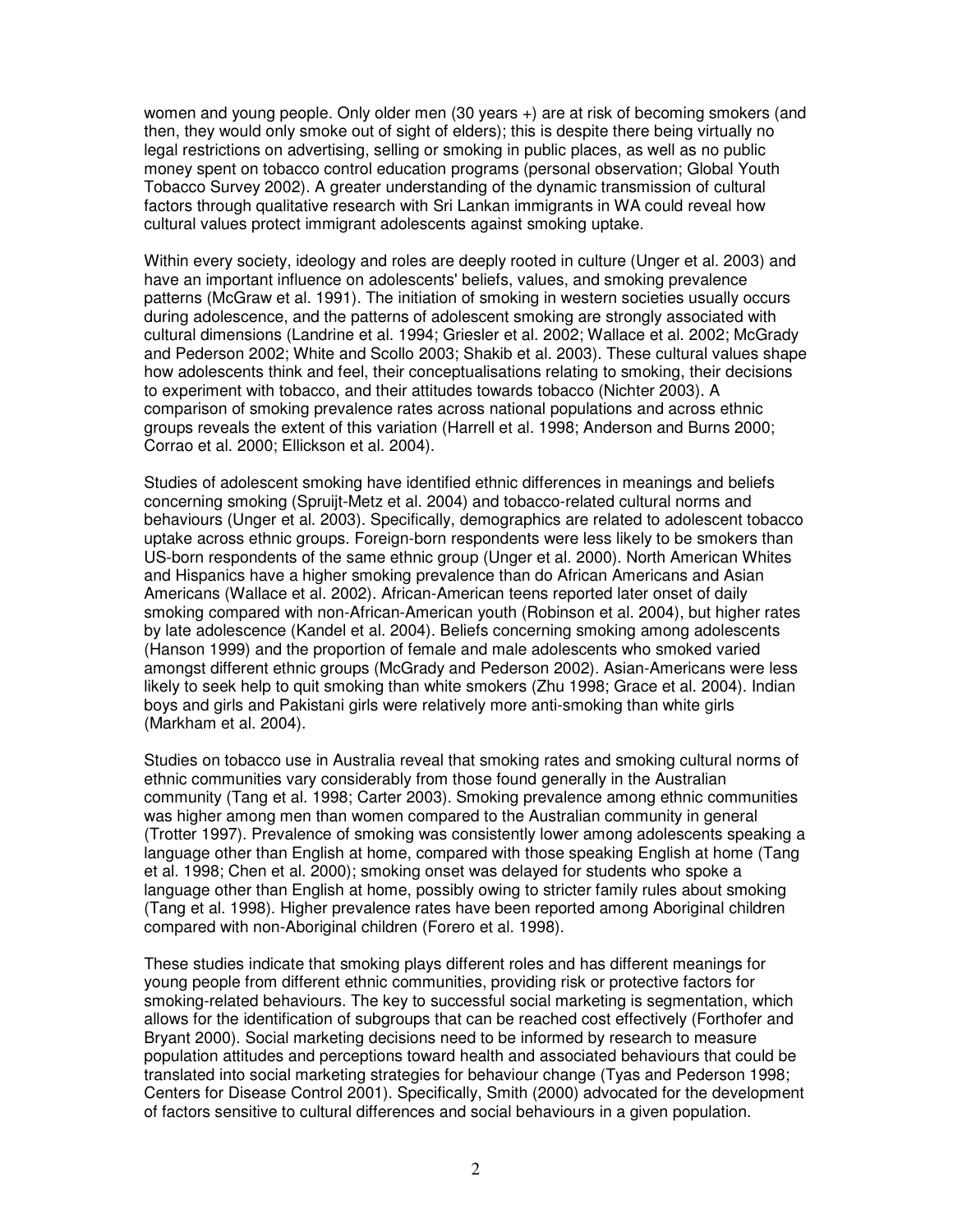Two aspects of cultural influence were explored in this study: the effect of media, specifically 'movie smoking' and the effect of peer influence. Media has been identified as an important social factor that influences cognitive beliefs and expectancies of adolescents (Stockwell and Glantz 1997; Strasburger and Donnerstein 2000; Tickle et al. 2001; Sargent 2005). Specifically, media's possible influences on smoking intentions have fuelled concerns over smoking scenes in movies (termed 'movie smoking' in the literature). Research on the impact of peer smoking on adolescent smoking behaviour has identified several important associations: adolescents start smoking because they perceived peer smokers as popular and respected (Aloise-Young et al. 1994); smoking onset was related to peer smoking and the inability of youngsters to resist peer pressures (Tyas and Pederson 1998); peer smoking was the most consistent and powerful predictor of adolescent smoking (Bauman et al. 2001); and peers have positive and significant effect in adolescent smoking (Krauth 2005; Lundborg 2006).

#### **Methods**

Focus group discussions were conducted with Sri Lankan immigrant adolescents to explore how cultural values are expressed in this group's beliefs and attitudes towards smoking and non-smoking and how these values may influence their smoking-related behaviour. This small exploratory study is the first step in a body of work investigating the role of cultural values in the smoking uptake process which we hope will eventually inform culturally appropriate strategies to deter smoking uptake in ethnic populations. Four focus groups (two male and two female) with 31 Sri Lankan immigrant adolescents (17 males; 14 females), aged 14 to 21 years, were conducted in Perth, Western Australia. Sri Lankan ethnicity was chosen for this pilot study as the lead researcher is Sri Lankan, has access to the community, is sensitive to the culture and is able to speak both Tamil and Singhalese as well as English. The participants were recruited through community organisations. For participants of all ages (14-21 years), parents were first approached for their consent and then participants were approached and asked whether they would consent. At the recruitment stage and the beginning of each discussion, confidentiality was discussed. As well as participating in the discussion, participants completed a short questionnaire on their smoking status, the number of their friends who smoke, and their intentions to smoke. The groups ranged in size from six to nine participants. No focus group mixed males and females, in line with the usual practice of seeking to obtain homogeneity within groups in order to canvass a full and frank discussion. As this was a small convenience sample, it was not feasible to stratify groups by both age and gender and it was felt that stratifying by gender was more important with this ethnic population than stratifying by age. The researchers felt that problems concerning disclosure of smoking behaviour might have arisen in mixed gender groups. This view was substantiated by the female participants who stressed the need for confidentiality in their discussions. Considering the sensitivity of the topic for this group of people, and the central role of gender, a Sri Lankan female adult was present when the female focus groups were facilitated and moderated by the male lead researcher. A flexible topic guide was used to direct the discussions. The topics were not covered in a particular order; rather they followed the participants' responses allowing further discussions to explore the topic area. The groups were not tape recorded as smoking is a highly culturally sensitive subject for this group and initial discussions with parents indicated that consent would not be forthcoming for tape recorded sessions. Consequently, the data below are primarily summarised from the lead researcher's notes and therefore include relatively few verbatim reports. The verbatims that are included are either translated with the original language shown in brackets or, when spoken in English, are presented without change.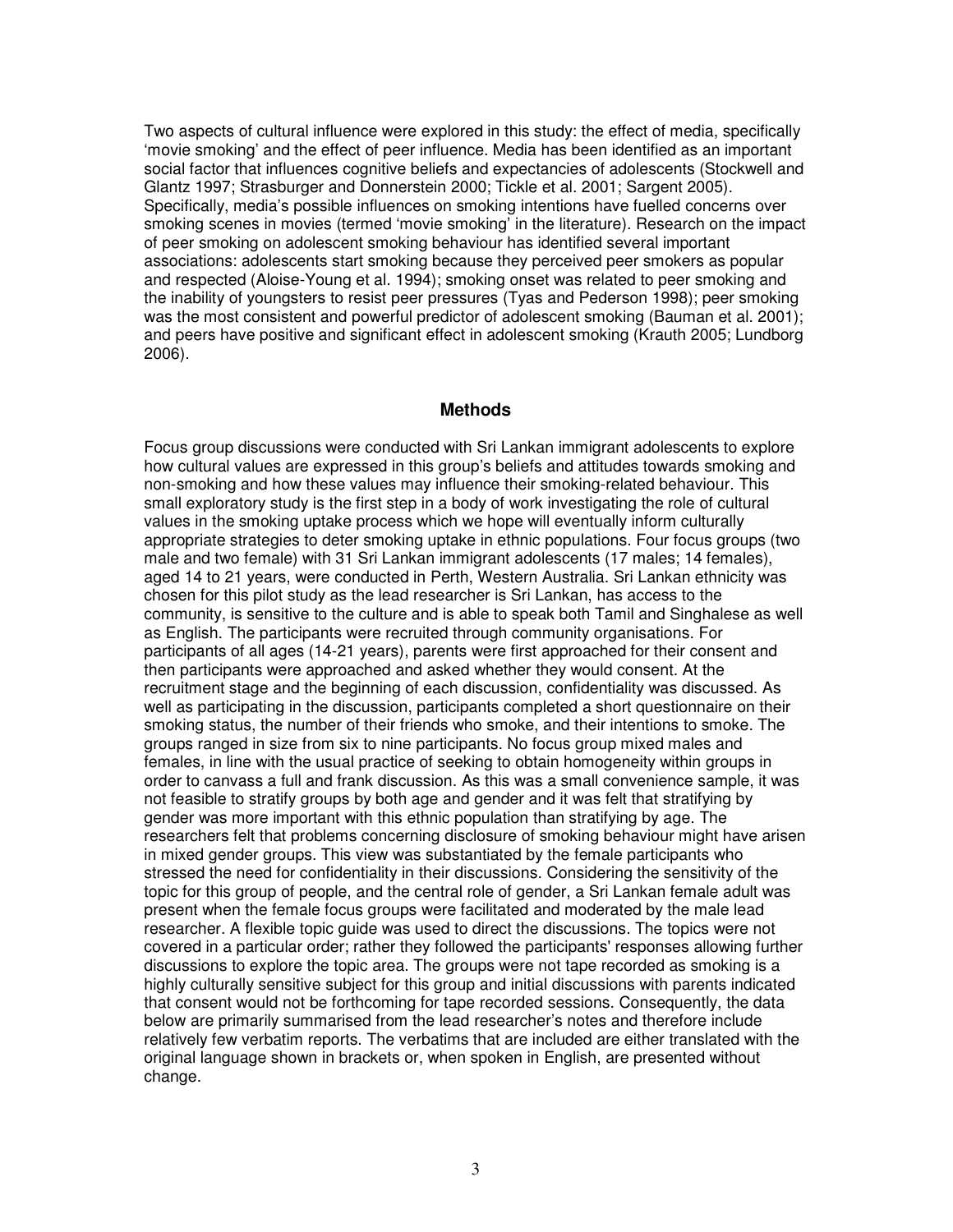# **Findings**

## **Adolescent Smoking Behaviour**

The following figures relating to demographics are presented for information and not intended to suggest the sample is representative of the population in this small exploratory qualitative study. Of the 31 participants, 24 (78%) said they had never tried a cigarette, six (19%) said they had tried a cigarette, and one (3%) said he had smoked in the past 30 days. None of the female participants said that they had ever tried a cigarette (the cultural taboo against smoking for Sri Lankan females is so strong that they may not have wanted to admit to it.). Table 1 indicates participants' current smoking status, peer smoking and intentions to smoke in the future.

|            | Tried   |                | How often                   |                             | Friends |     | Smoke in future |       |                |
|------------|---------|----------------|-----------------------------|-----------------------------|---------|-----|-----------------|-------|----------------|
|            | Smoking |                |                             |                             | smoke   |     |                 |       |                |
|            | Yes     | N <sub>o</sub> | $<$ 30<br>days <sup>a</sup> | $> 30$<br>days <sup>b</sup> | Non     | Som | Yes             | Might | N <sub>o</sub> |
|            |         |                |                             |                             | e       | e   |                 |       |                |
| Male       | 07      | 10             | 01                          | 06                          | 09      | 08  | 02              | 09    | 06             |
| $(n = 17)$ |         |                |                             |                             |         |     |                 |       |                |
| Female     |         | 14             |                             |                             | 11      | 03  | -               | 02    | 12             |
| $(n = 14)$ |         |                |                             |                             |         |     |                 |       |                |

| Table 1: Participants' current smoking behaviour, peer smoking and intentions to smoke |  |
|----------------------------------------------------------------------------------------|--|
|----------------------------------------------------------------------------------------|--|

<sup>a</sup> Within 30 days (Occasionally);  $<sup>b</sup>$  30 days ago (Once or twice).</sup>

## **Smoking Uptake and Future Intentions**

In general, female participants indicated that they hated smoking and smokers while male participants stated that they did not like smoking, but did not mind other people smoking and were happy to have 'friends' who smoke. When prompted to talk more about 'friends', they indicated they were referring to mainstream or white English-speaking Australians. They expressed reservations about openly being with a Sri Lankan adolescent smoker.

Five of the seven (all males) who had tried smoking stated that they first tried between the ages of 15-17; the other two tried after this age. This relatively late trial compared to mainstream Australian adolescents is supported by studies on Non-English Speaking Background (NESB) groups (Tang et al. 1998; Chen et al. 2000). The reasons for trying smoking reported by our participants included curiosity, lighting up cigarettes for their peers, and pretending to be famous movie stars who do tricks with cigarettes in movies. They believed that experimenting with smoking would not addict them to regular smoking in the future. Similarly, Wang et al.'s (2004) qualitative study with children indicated that those children who thought addiction happened after several cigarettes or a duration of time were more likely to express intentions to experiment; this correlation between concepts of addiction and intention to smoke was supported by a quantitative follow-up study (Wang 2005).

Two female participants said they might smoke in the future; two thirds of the males said they might smoke in the future. This apparent greater smoking susceptibility in the males reflects a more pro-smoking attitude and a cognitive intention to smoke in the future (Pierce et al. 1996; Urberg et al. 1997; Tyas and Pederson 1998), and, if confirmed by quantitative research would be alarmingly high among this group of male adolescents. Pierce et al. (1996) argued that those who are never smokers but who report that they intend to smoke or hold pro-smoking attitudes are more likely to smoke in the future. The discussions revealed exposure to smoking in movies and desire to associate with peer smokers were the primary reasons male adolescents gave for taking up smoking or intending to smoke.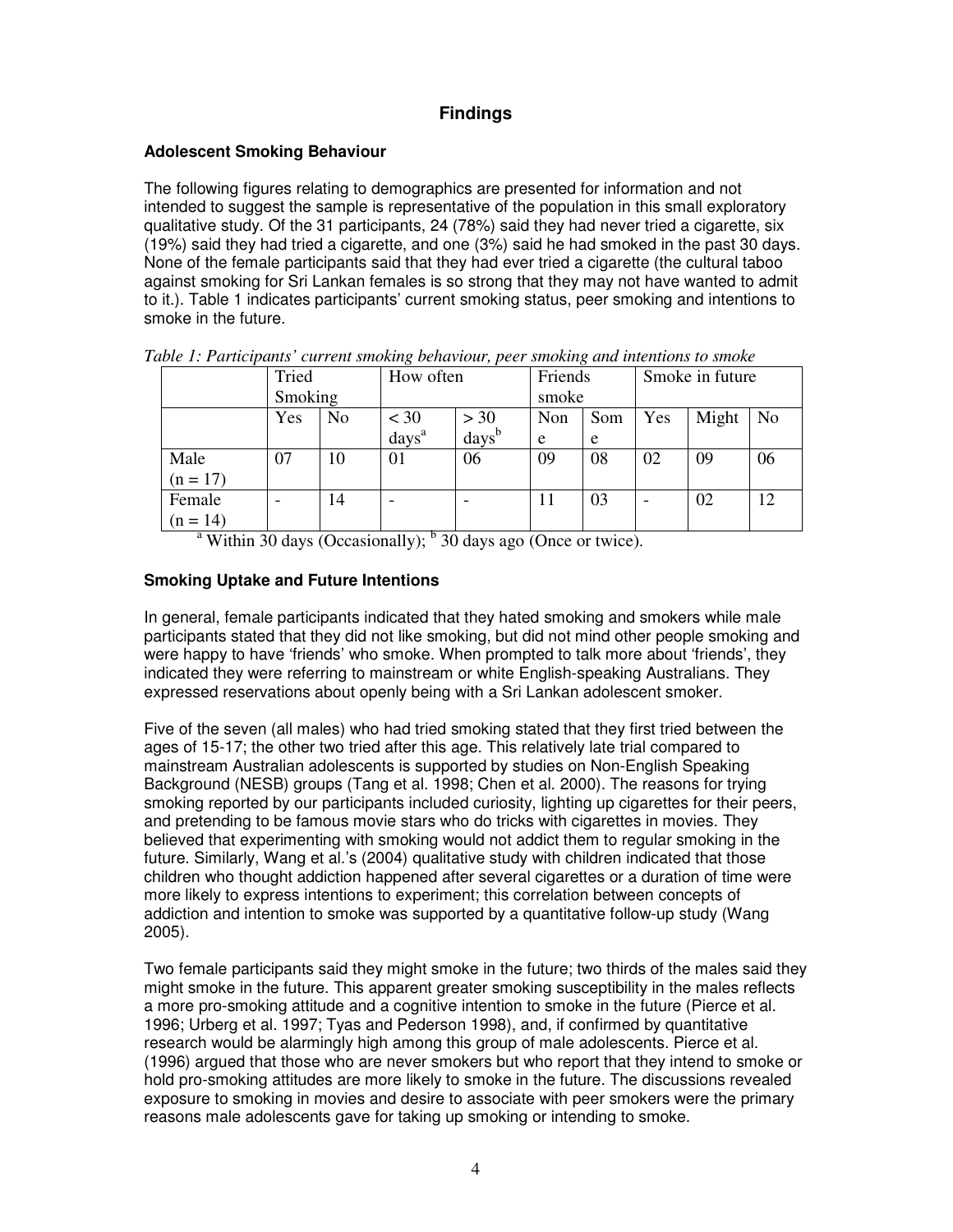#### **Media Exposure and Adolescent Smoking**

Participants reported that they frequently watched Indian movies with their families and they discussed their perceptions of smoking scenes and star smoking in the Indian movies they had seen. They said that these movies were commonly available in the community (e.g., Sri Lankan and Indian grocery shops, Temples) and that it was a family activity to sit and watch them together. Participants commented that older movies they had seen (released prior to 1990) had fewer smoking scenes and depicted smoking as having undesirable social and health consequences; in contrast, in later Indian movies they had seen, there were more frequent positive depictions of smoking. [Their observation is supported by Charlesworth and Glantz' (2005) review of smoking in movies globally which noted that levels increased after 1990. Our study was done in 2005 so the movies the participants had watched would have been made before the 2005 Indian government ban on smoking in Indian movies and its requirement that existing movies be tagged with a warning scroll at the bottom such as 'smoking is injurious to health' (Thompson, 2005). A recent check indicates that older movies that are available in WA have not yet been modified to meet this recommendation but that new movies have indeed removed all smoking scenes.]

Variations in the perceived attitudes towards smoking in Indian movies were noted among older and younger male adolescents. Younger males (14-17 year olds) viewed smoking in movies in a more positive way than the older adolescents (18-21 year olds). Older adolescents were more attentive to the emotional status of smokers in film, particularly in terms of negative emotional states such as stress and fear. This might be explained by the older adolescents' greater facility with the language but supports McCool et al.'s (2001; 2003) findings that older adolescents were more likely to empathise with and acknowledge the relaxing effect of smoking during emotionally distressing situations.

Sensitivity to portrayal of smokers in movies varied by gender. Male participants discussed smoking scenes in a number of recent Indian movies portraying their favourite Indian movie stars (e.g., Rajanikanth, Vijay, Vikram) as fun loving, brave, risk taking, intelligent, tough and stylish. Some male participants said that they played tricks like 'Rajanikanth' who was nick-named 'Super Star', popular for his fighting scenes and for his tricks with cigarettes. Both males and females said that they loved to watch 'Vijay' movies and called him 'Young Commander (Illaya Thalabathi)'. Some male participants said that they had tried his tricks among their peer groups. One male participant who stated that he might try smoking in the future said:

I am so stimulated to try what Vijay do, though I am not inclined to smoke… I tried his tricks [with cigarettes] with pens when I was alone or with other friends, and all laughed.

Female participants expressed a positive attitude toward their favourite (male) stars who smoked on-screen, mentioning actors such as Vijay, Vickram and Ajith who often smoke and do tricks with cigarettes in their movies. However, female participants did not have a positive attitude towards smoking and smokers in real life. The absence of smoking by positive role model female actors in movies, the girls' preference for movies characterised as romantic/drama (with a low level of smoking) and the portrayal of female smokers in movies as 'bad women' all reinforced a negative attitude towards smoking, possibly helping to protect female adolescents from smoking uptake. Further, the absence in their preferred romantic dramas of portrayals of boredom, depression, stress, as well as weight control (all perceived risk factors for smoking uptake) may help to protect against smoking initiation among female adolescents. Male adolescents' preference for action/adventure movies which tended to contain high levels of star smoking scenes could add to their susceptibility to smoking.

Generally, male adolescents perceived star smoking as contributing to a positive image, especially in terms of the tricks the stars performed. Tricks included taking a cigarette from a shirt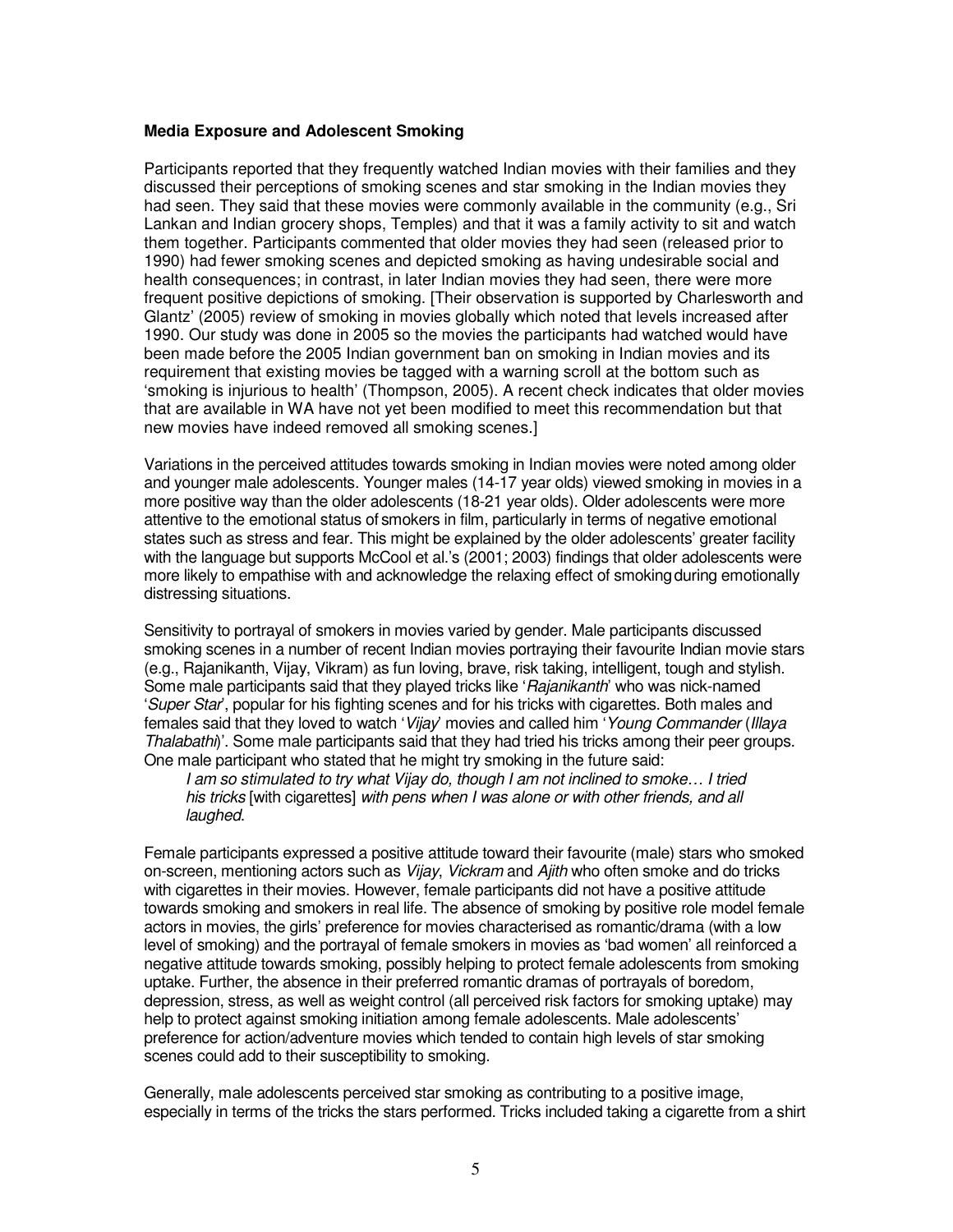collar or sleeve, lighting a cigarette by scratching the match stick on shirt or trousers, tossing the cigarette up and catching it in the mouth. They spoke of these tricks as if they were realistic rather than carefully choreographed. This view reinforced their perception of mainstream Australian peers' smoking as appearing more fun, cool, and popular. They said that they played out such tricks among their smoking and non-smoking peers, and that this enhanced their popularity. For the tricks they used pencils, if they were non-smokers, but cigarettes if someone in the group smoked or if they had access to cigarettes. Sri Lankan parents may not be aware of any inherent danger watching Indian films with their children. As Sargent et al., (2005, p. 1187) has stated: "exposure to movie smoking has a considerable impact on adolescent smoking as it has a very strong social influence on this age group; as it is so pervasive, its impact outweighs whether peers or parents smoke or whether the child is involved in other activities, like sports".

## **Peer Pressure and Adolescent Smoking**

Both male and female participants said that they are often under pressure from their peers to take up smoking. Some female participants said they avoid peers who smoke due to cultural norms and community pressure. However, some male participants expressed a desire to associate with their friends, irrespective of whether or not they smoked, and reported experiencing difficulty in refusing to join in smoking.

Some male participants felt uncomfortable with allowing friends to smoke alone and said that they wanted to be sociable. One participant said

Being with peer smoker without smoking put me into pressure of how he would think about our relationship… always felt that I am not welcomed.

This put them in an awkward position, where they did not want to isolate themselves from peers who smoke and neither did they wish to be ignored or teased for not smoking.

#### **Smoking Beliefs and Attitudes**

Responses to the short questionnaire indicated that both males and females held similar beliefs about smoking for items such as: smoking is socially not acceptable, parents won't approve, brings shame on the whole family, people around me disapprove of my smoking, smoking affects image, smoking hurts health and performance. Table 2 presents this common set of beliefs about smoking for male and females; however, the salience varied between male and female participants and this is indicated by the order in which these beliefs are presented for each gender.

| <b>Male</b>                                     | ັ<br>Female                                     |
|-------------------------------------------------|-------------------------------------------------|
| Smoking is socially not acceptable              | Smoking is socially not acceptable              |
| Parents won't approve                           | Parents won't approve                           |
| Smoking affects image                           | Smoking will bring shame on the whole<br>family |
| Smoking hurts health and affects<br>performance | People around me disapprove of my<br>smoking    |
| Smoking will bring shame on the whole<br>family | Smoking affects image                           |
| People around me disapprove of my<br>smoking    | Smoking hurts health and affects<br>performance |

Table 2: Most Salient Reasons for Not Smoking

There was general agreement that parental disapproval and social unacceptability were the most important factors in their decision not to smoke. Females were more concerned than males about socio-cultural norms where smoking will bring shame on their families and will not accepted by their parents, friends and by their society in general. They felt that they should not bring disrespect to their parents by smoking. The female participants strongly felt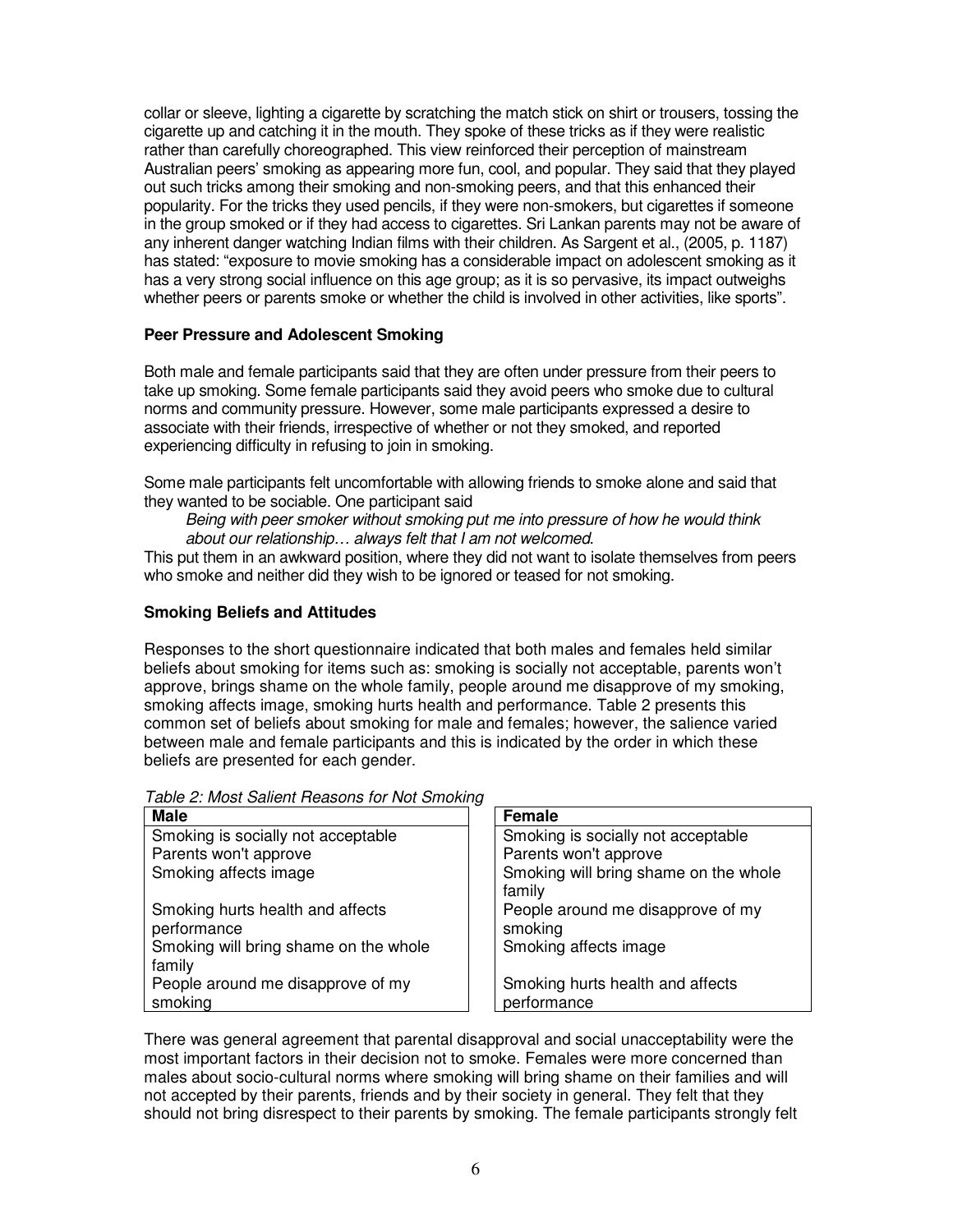that associating with other female smokers would also bring shame to them and their family, and that they would be considered 'bad girls' by the community. Female participants indicated that being a smoker or being with a smoker could affect their marriage prospects and their social standing. Female adolescents believed that these cultural values play a major role in their life and were much more important to them than the health consequences of smoking.

Male participants, although similarly concerned about bringing shame on their family and the expectations of people around them, were then most concerned about their image, particularly in relation to their present or future girlfriends. They believed that the smell of cigarette smoke is unpleasant and would be avoided by male and female friends. Generally, male participants believed that smoking would keep peers from the Sri Lankan community away, but could help them develop better associations with peers with an English-speaking background. Particularly, some older male adolescents exhibited more positive attitudes towards smokers, were willing to socialise with smokers, and/or be affiliated with groups in which smoking is a normative behaviour. Males said that they were more likely to smoke to "fit in". One of the male participants said:

Being with peer smoker show me as 'big kid' than being with non-smokers. Another male participant said:

Though I do not smoke, I always enjoyed lighting up cigarettes for my friends... this builds bond and close association.

The discussion considered how they perceived their peers' smoking and why they thought their friends smoke. A complex picture regarding participants' perceptions of self and peers in terms of decisions and smoking was revealed and these themes are presented in Table 3.

| <b>Male</b>                               | <b>Female</b>                          |
|-------------------------------------------|----------------------------------------|
| Parties are better and more fun if people | Smoking effectively deals with stress  |
| smoke                                     |                                        |
| Teens who smoke are more popular and      | People look grown up and feel more     |
| make more friends                         | confident in decisions                 |
| Kids feel cool and more comfortable in    | Smoking mild / herb cigarettes is less |
| social situations                         | harmful                                |
| People look grown up and feel more        | Smoking helps to overcome boredom      |
| confident in decisions                    |                                        |
| Most teens can stop smoking when they     | Most teens can stop smoking when they  |
| want to                                   | want to                                |
| Smoking mild / herb cigarettes is less    | Smoking controls weight                |
| harmful                                   |                                        |
|                                           |                                        |

Table 3: Most Salient Perceived Reasons for Peer Smoking

In summary, males generally thought that their peers smoked to appear more fun, cool, and popular; this could be regarded as a risk factor for male Sri Lankan immigrant adolescents. Females saw smoking as a way to overcome personal difficulties, to overcome stress, personal problems, boredom, and to lose weight; these beliefs could be regarded as risk factors for female Sri Lankan immigrant adolescents. Both groups of participants had a similar perception that smoking mild, herbal or menthol cigarettes is less harmful and that teens can stop smoking whenever they want to. These beliefs could be regarded as risk factors for both male and females.

## **Discussion**

The findings show that the participants in our small sample of Sri Lankan immigrant adolescents attached similar negative values to smoking, arising from their perceived social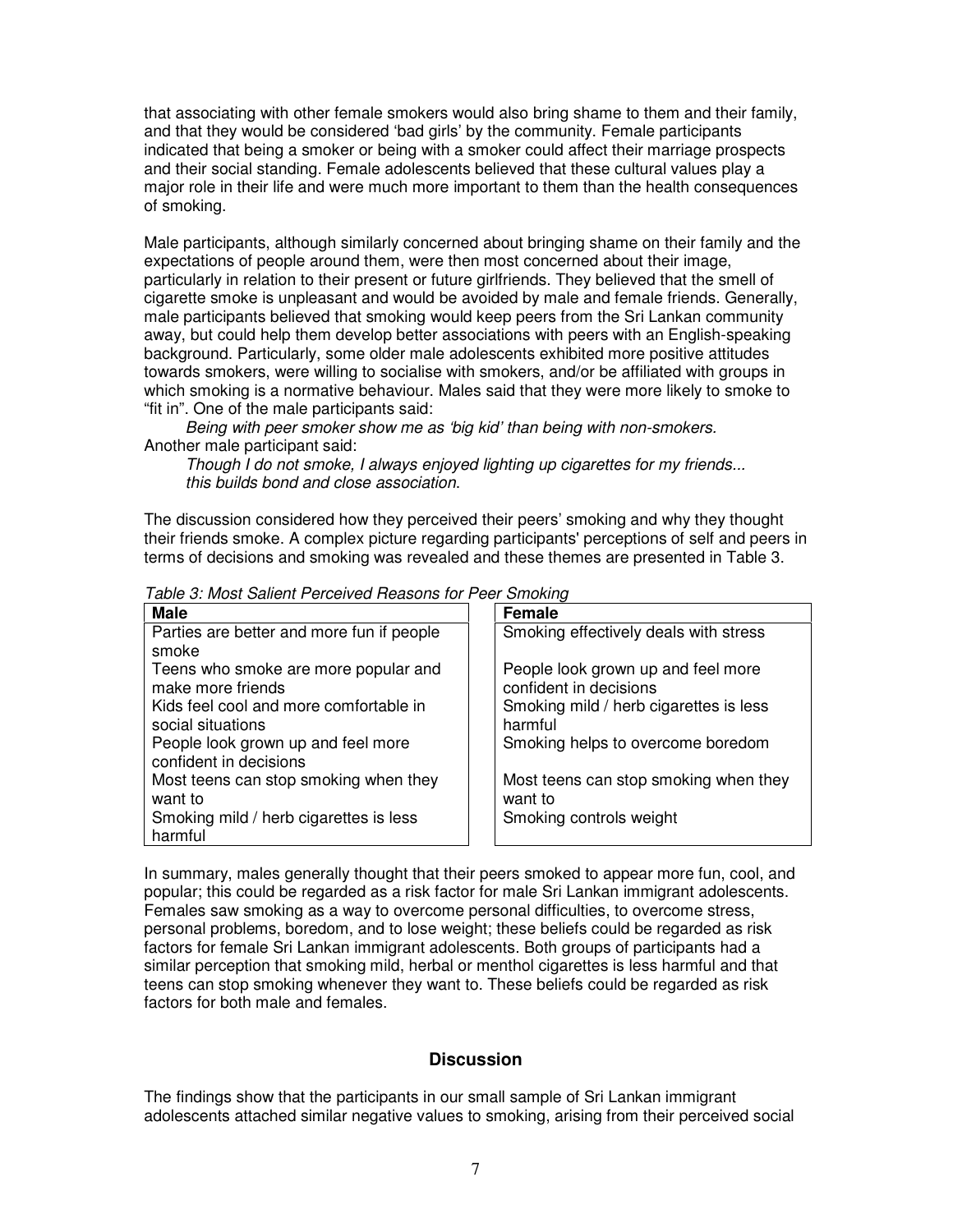norms and cultural contexts. These values appeared to protect them against smoking uptake. However, differences were found among male and female adolescents' perceptions about the reasons their peers smoked. Female participants saw peers' smoking as a way to solve stress and other personal problems. Headen et al. (1991) and Markham et al. (2001) found similar results and suggested appropriate facilitation of self and community related support are needed for combating negative emotions among females. On the other hand, male participants saw peers' smoking as a way to be cool and popular. Markham et al. (2004) and Spruijt-Metz et al. (2004) stated that male adolescents associate peer smoking with better socialisation and are often at high risk of smoking uptake. They suggested a range of options should be available for shared tasks and socialising.

Males were more willing to associate with mainstream Australian friends who smoked and expressed positive attitudes towards smokers. These results were consistent with Alexander, et al's. (2001) findings relating to popularity and school smoking prevalence. Researchers suggest several possible approaches to address the influence of peer pressure to smoking. These include exercising parental control over the selection of friends or the choice of the groups of which they are members (Evans et al. 1992; Engels et al. 1999); placing antismoking advertisements in schools to negate or neutralise pro-smoking influences of cigarette advertisements and peer pressure (Pechmann and Shih 1999); changing positive perceptions of non-smoking adolescents about their peers who do smoke (Pechmann and Ratneshwar 1994); and improving their self-esteem and their ability "to say no" to smokers who put pressure on them to smoke (Landrine et al. 1994).

A major factor that emerged was the effect of viewing Indian films on this audience. Previous work by the World Health Organization (2003) investigated the response of Indian 16-18 year olds to smoking in Indian films, finding that young people wished to emulate the strength, masculinity and attraction depicted. Although the focus groups were conducted with both males and females, almost all the verbatims used in the executive summary appeared to have been spoken by males, although this is not made clear. Verbatims such as: 'films do influence us … we try to act like them … try to win a girl using methods we have seen heroes use' and 'My friends say I resemble Sanjay Dutt. So I joined a gym to get his type of body (physique). Copy his hairstyle and mannerisms too. Who knows, one day I may get a good break.' Few verbatims were likely to have been spoken by a female, possibly: "we copy everything .. their dress, hairstyle – streaks in hair, sandals, accessories, jewellery" and definitely 'even girls like us can start doing 'dadagiri' (behave like roadside hoodlums). We get influenced by movies, get ideas from there' (WHO 2003).

The present study was with Sri Lankan immigrant adolescents, rather than Indians in their home country, but we found the effect of movie smoking to be quite different for females and males. Indian films reinforced negative attitudes towards smoking in females. In contrast, for males, portrayal of their favourite male actors in Indian films as fun-loving, brave, risk-taking, intelligent, tough, stylish smokers had a powerful influence. These data were consistent with previous studies (Arnett 2001; McCool et al. 2001; 2004) in which older adolescents appraised movie images with a greater level of ambivalence compared to younger adolescents, and tended to associate their favourite actors' smoking with mood or situational factors. These false beliefs about smoking, conveyed in part by media, may offer a powerful means for conveying a false conception of the desirability and social acceptability of smoking (McCool et al. 2004) and may promote experimentation among male adolescents (Stacey 2000). This study suggests that seeing movie stars smoking, playing out tricks with pens or cigarettes among peers and being exposed to peers who smoke might play an important role in encouraging male Sri Lankan immigrant adolescents to start smoking.

Researchers have suggested several possible approaches to curbing adolescent exposure to smoking in movies. These include persuading the movie industry to voluntarily reduce depiction of smoking and cigarette brands (Dalton et al. 2003) as has now been done in India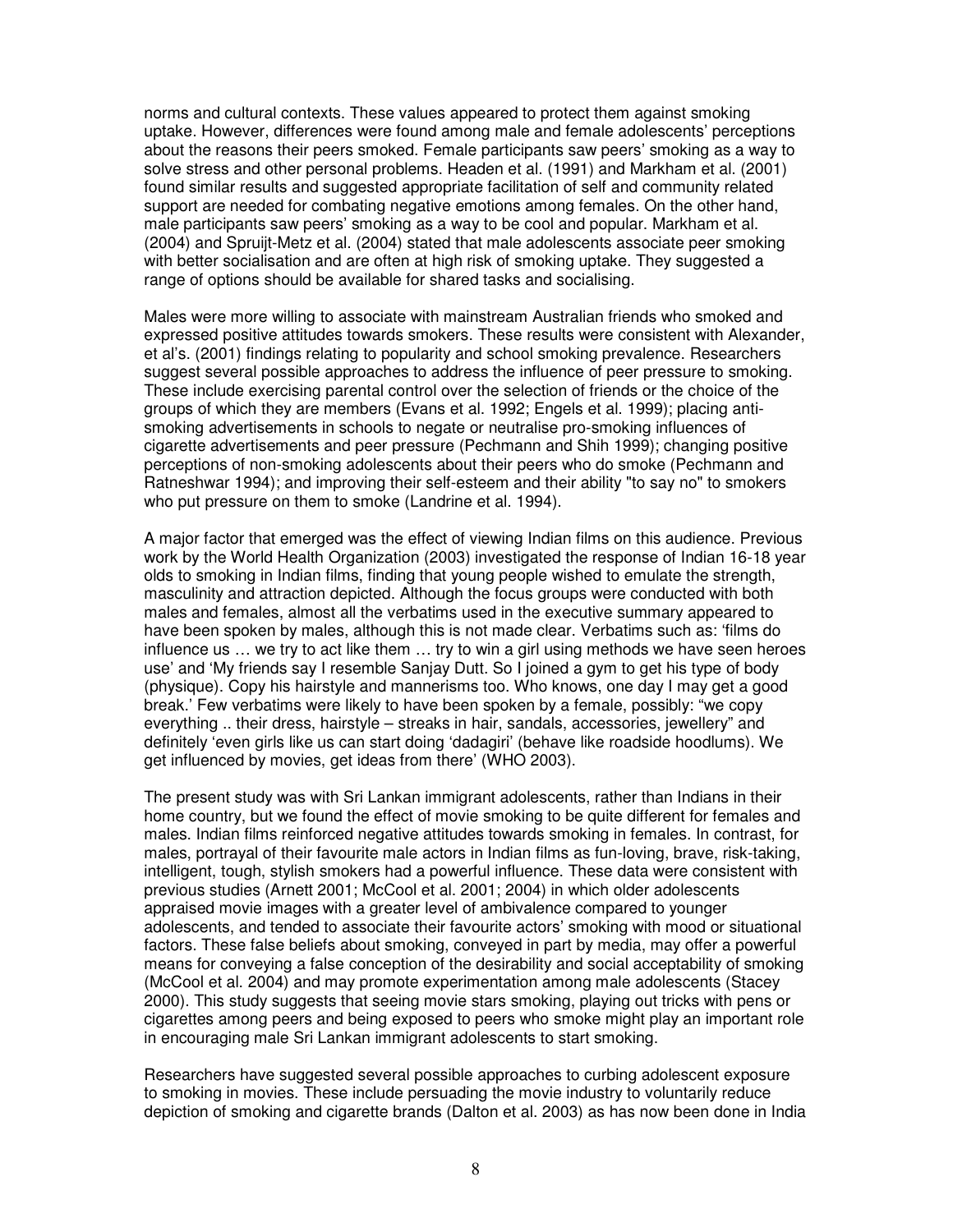(Thompson 2005); incorporating smoking occurrences into the movie rating system to make parents aware of the risks a movie with smoking poses to the adolescent (Sargent et al. 2005; Sargent 2005); and showing an antismoking advertisement before movies with smoking to modify the effect of pro-smoking movie depictions on smoking attitudes and behaviour (Pechmann and Shih 1999).

We acknowledge three important limitations: first, this was a small convenience sample from a small population of Sri Lankan immigrants in Perth, Western Australia. We do not intend that these findings should be generalised. Second, the sensitivity of the topic for this sample was such that we were unable to tape record the focus groups and the presence of a male researcher in the female groups may have inhibited free discussion. Nevertheless, a Sri Lankan female adult was present in those groups and the researcher's ability to speak the language would have helped to put both male and female participants at their ease. Finally, the results relating to movie smoking are, in part, superseded by the Indian government's ban on depicting smoking in movies; however, the availability of older movies in the Sri Lankan community would suggest that the findings still have some relevance.

In conclusion, numerous studies have investigated the influences of movie smoking or peer influence on adolescents' smoking behaviour, and a few have considered the differences among ethnic/social groups. Although small, to our knowledge, our study is unique in finding an important combined effect of movie smoking and peer influence in a context of ethnicity. With more extensive further research, understanding such issues sensitive to cultural differences and social behaviours in a given population could be useful information when designed targeted social marketing strategies for behaviour change.

#### **References**

- Alexander, C., M. Piazza, D. Mekos, and T. Valente (2001), "Peers, schools, and adolescent cigarette smoking," Journal of Adolescent Health, 29, 22-30.
- Aloise-Young, Patricia A., J.W. Graham, and W.B. Hansen (1994), "Peer influence on smoking initiation during early adolescence: a comparison of group members and group outsiders," Journal of Applied Psychology, 79 (2), 281-287.
- Anderson, Christy and David M. Burns (2000), "Patterns of adolescent smoking initiation rates by ethnicity and sex," Tobacco Control, 9 (2), 4-8.
- Arnett, Jeffrey (2001), Adolescence and Emerging Adulthood: A Cultural Approach, New Jersey: Prentice Hall.
- Baluja, Kaari Flagstad, Julie Park and Dowell Myers (2003), "Inclusion of immigrant status in smoking prevalence statistics," American Journal of Public Health, 93 (4), 642-646.
- Bauman, Karl E., Karen Carver and Karin Gleiter (2001), "Trends in parent and friend influence during adolescent: the case of adolescent cigarette smoking," Addictive Behavior, 26, 349-361.
- Blignault, Ilse and Abbas Haghshenas (2005), "Identification of Australians from culturally and linguistically diverse backgrounds in national health data collection.," Australian Health Review, 29 (4), 455-468.
- Carter, S. M. (2003), "From legitimate consumers to public relations pawns: The tobacco industry and young Australians," Tobacco Control, 12, iii71.
- Centers for Disease Control and Prevention (CDC) (2001), Marketing strategies for physical activity [On-line]. National Center for Chronic Disease Prevention and Health Promotion. Available from www.cdc.gov/nccdphp/dnpa/readyset/market.htm.
- Charlesworth, Annemarie, and Glantz, Stanton (2005), "Smoking in the movies increases adolescent smoking: A review," Pediatrics, 116, 6, 1516-1528.
- Chen, J., A. Bauman, C. Rissel, K.C. Tang, R. Forero and B. Laherty (2000), "Substance use in high school students in New South Wales, Australia, in relation to language spoken at home," Journal of Adolescent Health, 26, 53-63.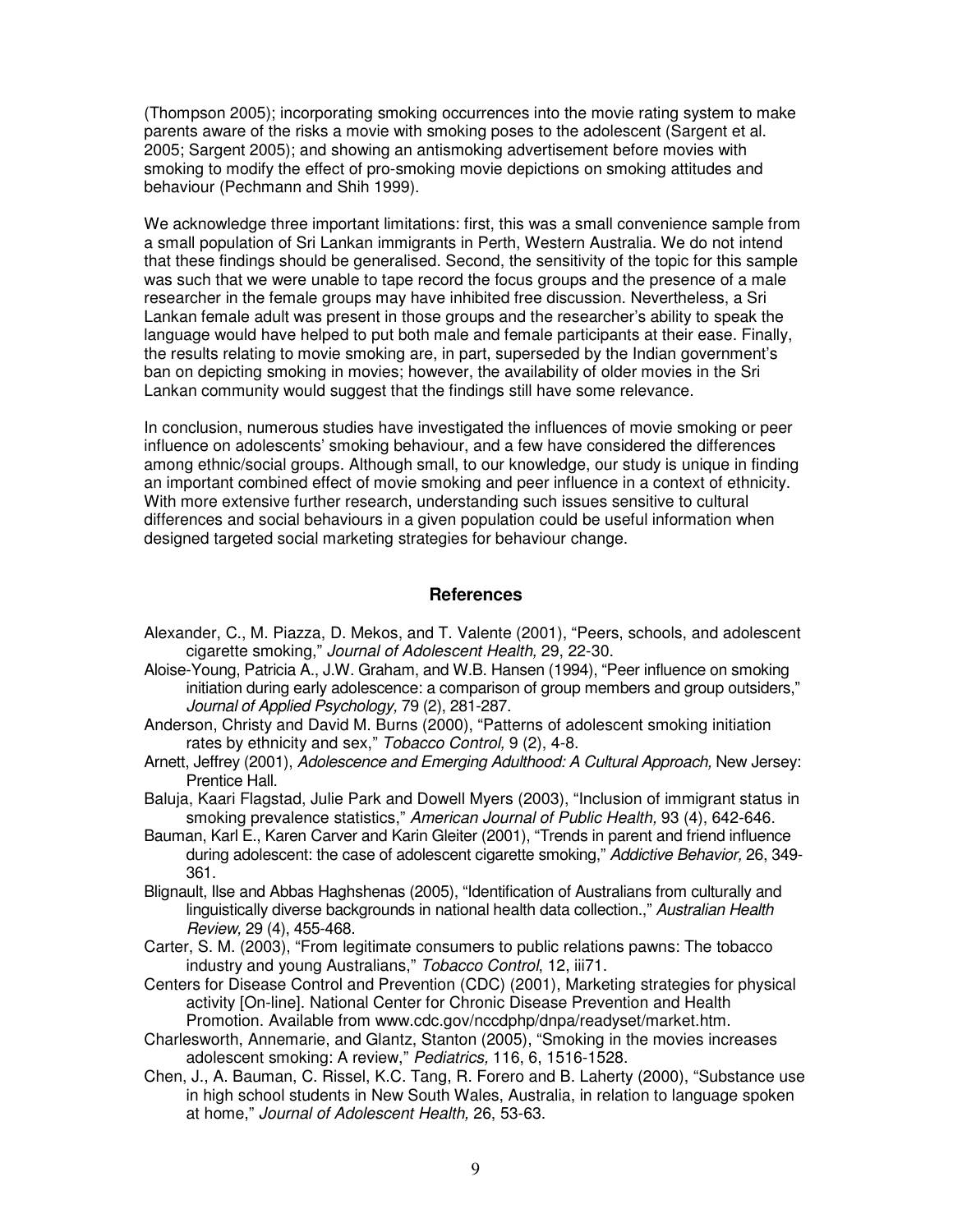- Corrao, M. A., G.E. Guindon, N. Sharma and D.F. Shokoohi (2000), Tobacco Control Country Profile, Atlanta, GA: The American Cancer Society.
- Dalton, M. A., J.J. Sargent, M.L. Beach, et al. (2003), "Effect of viewing smoking in movies on adolescent smoking initiation: a cohort study," Lancet, 362, 281-285.
- Ellickson, P. L., M. Orlando, J.S. Tucker and D.J. Klein (2004), "From adolescence to young adulthood: Racial/ethnic disparities in smoking," American Journal of Public Health, 94 (2), 293-299.
- Engels, R. C., R.A. Knibbe, H. De Vries, et al. (1999), "Influences of parental and best friends' smoking and drinking on adolescent use: a longitudinal study," Journal of Applied Social Psychology, 29, 337-361.
- Evans, W. N., W.E. Oates and R.M. Schwab (1992), "Measuring peer group effects: a study of teenage behaviour," The Journal of Political Economy, 100 (5), 966-982.
- Forero, R., A. Bauman, and J. Chen (1998), "Alcohol and other drugs usage amongst Aboriginal and Torres Strait islander school students in New South Wales, Australia," International Journal of Adolescence Medical Health, 10 (1), 39-40.
- Forthofer, M. S., and C.A. Bryant (2000), "Using audience-segmentation techniques to tailor health behavior change strategies," American Journal of Health Behavior, 24 (1), 36- 43.
- Grace, X., G. Ma, S. Shive, Y. Tan, P. Thomas, and V. Man (2004), "Development of a culturally appropriate smoking cessation program for Chinese-American youth," Journal of Adolescent Health, 35, 206-216.
- Griesler, P. C., D.B. Kandel and M. Davies (2002), "Ethnic differences in predictors of initiation and persistence of adolescent cigarette smoking in the national longitudinal survey of youth," Nicotine and Tobacco Research, 4, 79-93.
- Global Youth Tobacco Survey (GYTS) (2002), "Tobacco use among youth: A cross country comparison," Tobacco Control, 11, 252-270.
- Hanson, M. J. (1999), "Cross-cultural study of beliefs about smoking among teenaged females," Western Journal of Nursing Research, 21, 635-651.
- Harrell, J. S., S.I. Bangdiwala and S. Deng (1998), "Smoking initiation in youth: The roles of gender, race, socioeconomics, and developmental status," Journal of Adolescent Health, 23, 271-279.
- Headen, S., K. Bauman, G. Deane and G. Koch (1991), "Are the correlates of smoking initiation different for black and white adolescents?" American Journal of Public Health, 81, 854-858.
- Kandel, D., G. Kiros, C. Schaffran and M. Hu (2004), "Racial/Ethnic differences in cigarette smoking initiation and progression to daily smoking: A multilevel analysis," American Journal of Public Health, 94 (1), 128-135.
- Krauth, B. V. (2005), "Peer effects and selection effects on smoking among Canadian youth," The Canadian Journal of Economics, 38 (3), 735-757.
- Landrine, H., J. Richardson, E. Klonoff and B. Flay (1994), "Cultural diversity in the predictors of adolescent cigarette smoking: The relative influence of peers," Journal of Behavioural Medicine, 17, 331-346.
- Lundborg, P. (2006), "Having the wrong friends? Peer effects in adolescent substance use," Journal of Health Economics, 25, 214-233.
- Markham, W.A., P. Aveyard, H. Thomas, A. Charlton, M.L. Lopez and H. De Vries (2004), "What determines future smoking intentions of 12- to 13-year-old UK African-Caribbean, Indian, Pakistani and White young people?" Health Education Research, 19 (1), 15-28.
- Markham, W.A., K. Featherstone, A. Taket, E.Trenchard-Mabere and M. Ross (2001), "Smoking amongst UK Bangladeshi adolescents aged 14-15," Health Education Research, 16, 143-156.
- McCool, J., L. Cameron and K. Petrie (2001), "Adolescent perceptions of smoking imagery in film," Social Science and Medicine, 52, 1577-1587.
- McCool, J., L. Cameron and K. Petrie (2003), "Interpretations of smoking images in film among older teens," Social Science and Medicine, 56, 1023-1032.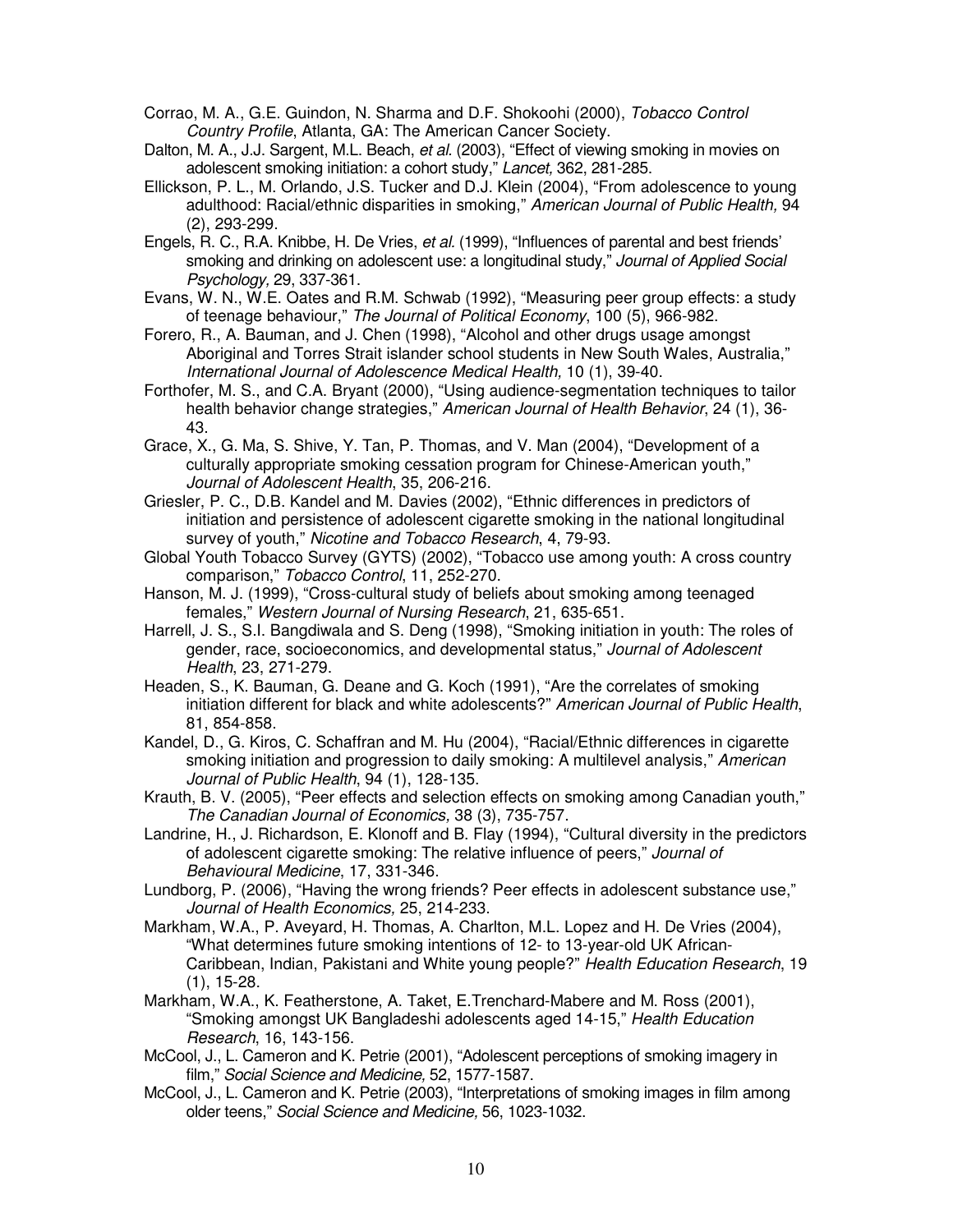- McCool, J., L. Cameron and K. Petrie (2004), "Stereotyping the smoker: adolescents' appraisals of smokers in film," Tobacco Control, 13, 308-314.
- McGrady, G. A. and L.L. Pederson (2002), "Do sex and ethnic differences in smoking initiation mask similarities in cessation behaviour?" American Journal of Public Health, 92, 961-965.
- McGraw, S., K. Smith, J. Schensul and J. Carrillo (1991), "Sociocultural factors associated with smoking behaviour by Puerto Rican adolescents in Boston," Social Science and Medicine, 33, 1355-1364.
- Nichter, M. (2003), "Smoking: What does culture have to do with it?" Addiction, 98 (1), 139- 145.
- Pechmann, C. and A. Ratneshwar (1994), "The effects of antismoking and cigarette advertising on young adolescents' perception of peers who smoke," Journal of Consumer Research, 21, 236-251.
- Pechmann, C. and C.F. Shih (1999), "Smoking scenes in movies and antismoking advertisements before movies: effects on youth," Journal of Marketing, 63 (3), 1-13.
- Pierce, J., W. Choi, E. Gilpin, et al. (1996), "Validation of susceptibility as a predictor of which adolescents take up smoking in the United States," Health Psychology, 15, 355-361.
- Robinson, M., I. Berlin and E. Moolchan (2004), "Tobacco smoking trajectory and associated ethnic differences among adolescent smokers seeking cessation treatment," Journal of Adolescent Health, 35, 217-224.
- Sargent, J. D. (2005), "Smoking in movies: impact on adolescent smoking," Adolescent Medicine Clinics, 16 (2), 345-370.
- Sargent, J. D., M.L. Beach, A.M. Adachi-Mejia, A. M., et al. (2005), " Exposure to movie smoking: its relation to smoking initiation among US adolescents," Pediatrics ,116 (5), 1183-1191.
- Shakib, S., M. Mouttapa, C. Johnson, A. Ritt-Olson, D. Trinidad, P. Gallaher and J. Unger (2003), "Ethnic variation in parenting characteristics and adolescent smoking," Journal of Adolescent Health, 33, 88-97.
- Smith, William A. (2000). "Social marketing: An evolving definition," American Journal of Health Behavior. 24 (1), 11–17.
- Spruijt-Metz, D., P.E. Gallaher, J.B. Unger and C.A. Johnson (2004), "Meanings of smoking and adolescent smoking across ethnicities," Journal of Adolescent Health, 35, 197-205.
- Stacey, J. (2000), "Feminine fascinations: forms of identification in star-audience relations," in J. Hollows, P. Hutchings and M. Jancovich, eds. The Film Studies Reader. London: Arnold, 147-154.
- Stockwell, T. F. and S.A. Glantz (1997), "Tobacco use increasing in popular films," Tobacco Control, 6, 282-284.
- Strasburger, V. and E. Donnerstein (2000), "Children, adolescents, and the media in the 21st century," Adolescent Medicine Clinics, 11 (1), 51-68.
- Tang, K., C. Rissel, A. Bauman, J. Fay, S. Porter, A. Dawes, and B. Steven (1998). "A longitudinal study of smoking in year 7 and 8 students speaking English or a language other than English at home in Sydney, Australia," Tobacco Control, 7, 35-40.
- Thompson, Geoff (2005, June 3). "Smoking banned in Indian films." PM, ABC radio transcript. Available from www.abc.net.au/pm/content/2005/s1384270.htm.
- Tickle, J. J., J.D. Sargent, M.A. Dalton, et al. (2001), "Favourite stars, their tobacco use in contemporary movies, and its association with adolescent smoking," Tobacco Control, 10, 16-22.
- Trotter, L. (1997), "Survey of smoking beliefs and behaviour in Greek and Chinese communities," Quit Evaluation Studies, 9, 108.
- Tyas, S. I. and L.L. Pederson (1998), "Psychosocial factors related to adolescent smoking: A critical review of the literature," Tobacco Control, 7, 409-420.
- Unger, J., T. Cruz, S. Shakib, J. Mock, A. Shields, L. Baezconde-Garbanati, P. Palmer, J. Cruz, E. Edsall, E. Gritz, T. Glynn and A. Johnson (2003), "Exploring the cultural context of tobacco use: A transdisciplinary framework," Nicotine and Tobacco Research, 5, S101-S117.